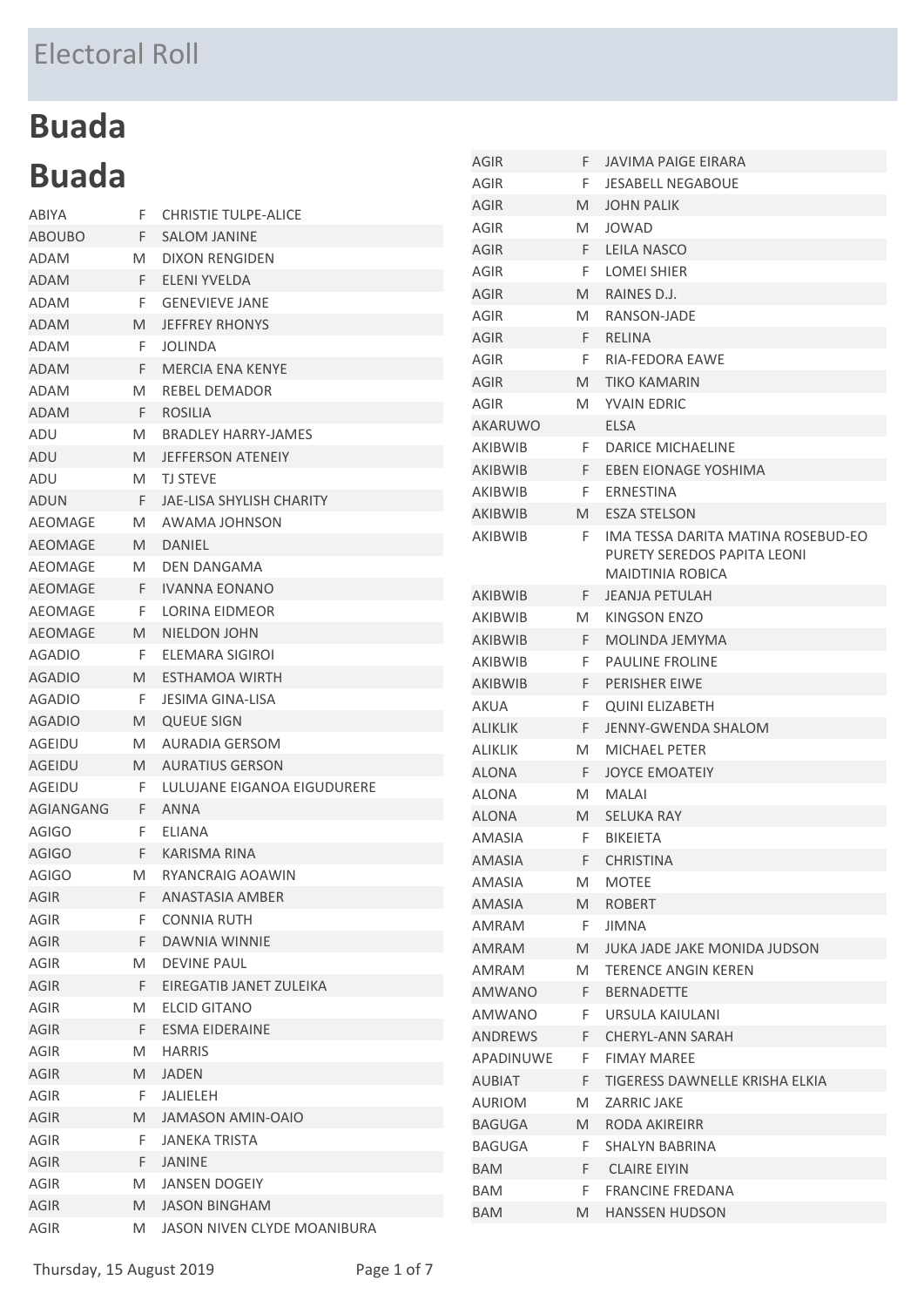| BAM              | F. | LODI ENWER                              | <b>CAIN</b>     | M  | <b>CONROY CHRISTOPHER RHETT</b> |
|------------------|----|-----------------------------------------|-----------------|----|---------------------------------|
| BAM              | F. | LYVETTE EIRANGA BABY JANA-KASKET        | <b>CAIN</b>     | F. | EVEREST UNGAWE                  |
| BAM              | F. | SAMOANA                                 | <b>CAIN</b>     | M  | JOHN-VIANNEY                    |
| <b>BATSIUA</b>   |    | F AURORA                                | <b>CAIN</b>     | F. | LINA REGINA                     |
| <b>BENJAMIN</b>  | F. | <b>CHARISMA PATRICE</b>                 | <b>CAIN</b>     | F. | <b>TRIONA MARYOONNE</b>         |
| <b>BENJAMIN</b>  | M  | DOBONANG WYATT                          | <b>CAIN</b>     | F. | <b>TSINE NIDERA</b>             |
| <b>BENJAMIN</b>  | F. | INGEA SHA-MING                          | CANON           | M  | <b>KAMITONG KAERIBEN</b>        |
| <b>BERNICKE</b>  |    | M ALWYN ANDEOD-DEADO                    | <b>CAPELLE</b>  | M  | ACE DIRARA                      |
| <b>BERNICKE</b>  | F. | AMELIA-CHLOE EIDINGAB                   | CAPELLE         | M  | <b>AIM</b>                      |
| <b>BERNICKE</b>  | F. | <b>CYNETTE MY-OWN</b>                   | <b>CAPELLE</b>  | M  | DAX SAUL                        |
| <b>BERNICKE</b>  | M  | <b>DABURUN PRINCE</b>                   | CAPELLE         | F. | EILANNI INDIA                   |
| <b>BERNICKE</b>  | F. | <b>DARICA</b>                           | <b>CAPELLE</b>  | M  | J-ONECADMAN                     |
| <b>BERNICKE</b>  | F. | <b>EIMINIOW</b>                         | CAPELLE         | F. | <b>KILI EMIKO</b>               |
| <b>BERNICKE</b>  | M  | <b>FARMO JUSTIN</b>                     | <b>CAPELLE</b>  |    | F LYNETTE                       |
| <b>BERNICKE</b>  | F. | <b>FLORENCE EPEDIEN</b>                 | CAPELLE         | F  | <b>MARJORAE</b>                 |
| <b>BERNICKE</b>  | M  | <b>GIOVANNI</b>                         | <b>CAPELLE</b>  | M  | <b>NANSON</b>                   |
| <b>BERNICKE</b>  | F. | KILI LEILANI                            | <b>CAPELLE</b>  | F. | SIMINA ITSIRMARAN               |
| <b>BERNICKE</b>  | F. | <b>KONI</b>                             | <b>CLODUMAR</b> | M  | <b>DEDOK XENIUM</b>             |
| <b>BERNICKE</b>  | F. | LYDIA                                   | <b>CLODUMAR</b> | M  | ELTON INENJON BRUNO             |
| <b>BERNICKE</b>  | M  | <b>MEN-AII ESAD</b>                     | <b>CLODUMAR</b> |    | F LAWANDA EIDUIDOK              |
| <b>BERNICKE</b>  | F. | MORIA TRINIKA                           | DABANA          | F. | <b>CHRISTINA</b>                |
| <b>BERNICKE</b>  | F. | RENATA-DAWN                             | DABANA          | M  | <b>OMINI REX HARRY</b>          |
| <b>BERNICKE</b>  | F. | <b>SARS BESTRY</b>                      | <b>DABWIDO</b>  | M  | DIOWE IJUBUR                    |
| <b>BERNICKE</b>  | M  | <b>SHADLOG ARMIAT</b>                   | <b>DABWIDO</b>  | F. | MISHA PRYLINKA CANDY            |
| <b>BERNICKE</b>  | M  | <b>TREVIN</b>                           | DAGEAGO         | F. | ALICE TINA MAY                  |
| <b>BERNICKE</b>  | M  | <b>TREVOR</b>                           | <b>DAGEAGO</b>  | M  | <b>ARCHELLO DUKE</b>            |
| <b>BERNICKE</b>  | M  | <b>UDINERRO ROCCA</b>                   | DAGEAGO         | F. | CHOLANA ITIOW                   |
| <b>BERNICKE</b>  | F. | WANDA                                   | <b>DAGEAGO</b>  | M  | CLIVANE CRISKO                  |
| <b>BERNICKE</b>  | M  | WARRENCE                                | <b>DAGEAGO</b>  | F. | DIANA RONNA                     |
| <b>BILL</b>      | F. | <b>ANNIKA</b>                           | <b>DAGEAGO</b>  | F. | DOROTHY SARAH                   |
| <b>BILL</b>      | M  | <b>COURTESY ATSINARU</b>                | <b>DAGEAGO</b>  | F. | EIBWI ELBA                      |
| <b>BILL</b>      | M  | INDY JESS                               | <b>DAGEAGO</b>  | F. | <b>FRANCESSA</b>                |
| BILL             | F. | LINDY-LOU                               | <b>DAGEAGO</b>  | M  | GAMALIEL BRASKA                 |
| <b>BILL</b>      | F. | SELENA                                  | <b>DAGEAGO</b>  | M  | <b>ITALA NELSON</b>             |
| BILLEAM          | F. | ANNE ROSALIA MILAW                      | <b>DAGEAGO</b>  | M  | J-ON DAN-RICKO                  |
| <b>BILLEAM</b>   | M  | ASAEL                                   | DAGEAGO         |    | F JONI SUE-MAE                  |
| <b>BINGHAM</b>   | M  | <b>BOWE TARSON JOSSON BRONSON JESSA</b> | <b>DAGEAGO</b>  | M  | <b>KADSON SIMSON</b>            |
| <b>BINGHAM</b>   | F. | DARINA RACHELLE EIMODANGIDANG           | <b>DAGEAGO</b>  | M  | LEON                            |
| <b>BINGHAM</b>   | M  | <b>ESSO MAGIC-MALONE</b>                | <b>DAGEAGO</b>  | M  | LERRETT CHOLO                   |
| <b>BINGHAM</b>   | F. | JASEMBER ESSOLINA                       | <b>DAGEAGO</b>  | F. | MONSHEREE EUNICE ENAEN          |
| <b>BINGHAM</b>   | M  | <b>KAMLUEN BJ</b>                       | <b>DAGEAGO</b>  | M  | RENDAL SOBEIT                   |
| <b>BINGHAM</b>   | M  | <b>KEDA PUTSKI</b>                      | <b>DAGEAGO</b>  | F. | ROSELLA EIDIDINMON              |
| <b>BINGHAM</b>   | F. | LISERA                                  | DAGEAGO         | M  | ROTEIGA                         |
| <b>BINGHAM</b>   |    | M LOWE TYSON JESSEN BRENSON JESSE       | <b>DAGEAGO</b>  | M  | ROXEN BENEDICT                  |
| <b>BINGHAM</b>   | F. | MARITZA LYNETTE                         | <b>DAGEAGO</b>  | F. | SALVIA YESSICA                  |
| <b>BINGHAM</b>   | M  | <b>PESKY VOSELUKE</b>                   | <b>DAGEAGO</b>  | M  | SAULO JECONIAH                  |
| <b>BLAKE</b>     | F. | KALINDA                                 | DAGEAGO         | F. | SENORA EBWENA                   |
| <b>BOP</b>       | M. | JAYBEE-JUNIOR ATLAS                     | <b>DAGEAGO</b>  |    | F SHANDI JENAMO                 |
| <b>BOP</b>       | F. | RHONA                                   | DAGEAGO         | F. | SINCERE GALILEA                 |
| <b>BOTELANGA</b> |    | M J.VICE AFRICA REEMANDO DEBOKEIRUWA    | <b>DAGEAGO</b>  |    | VEMBA ADEGUNOW                  |
|                  |    | LOVENA                                  | <b>DAGIAGO</b>  | M  | PRUDENCE EINENO                 |
| <b>BOTELANGA</b> | F. |                                         |                 | F. |                                 |
| <b>BURAMAN</b>   |    | F AUGUSTA MERICA                        | <b>DAGIARO</b>  |    | M JEROBEAM AIJALON              |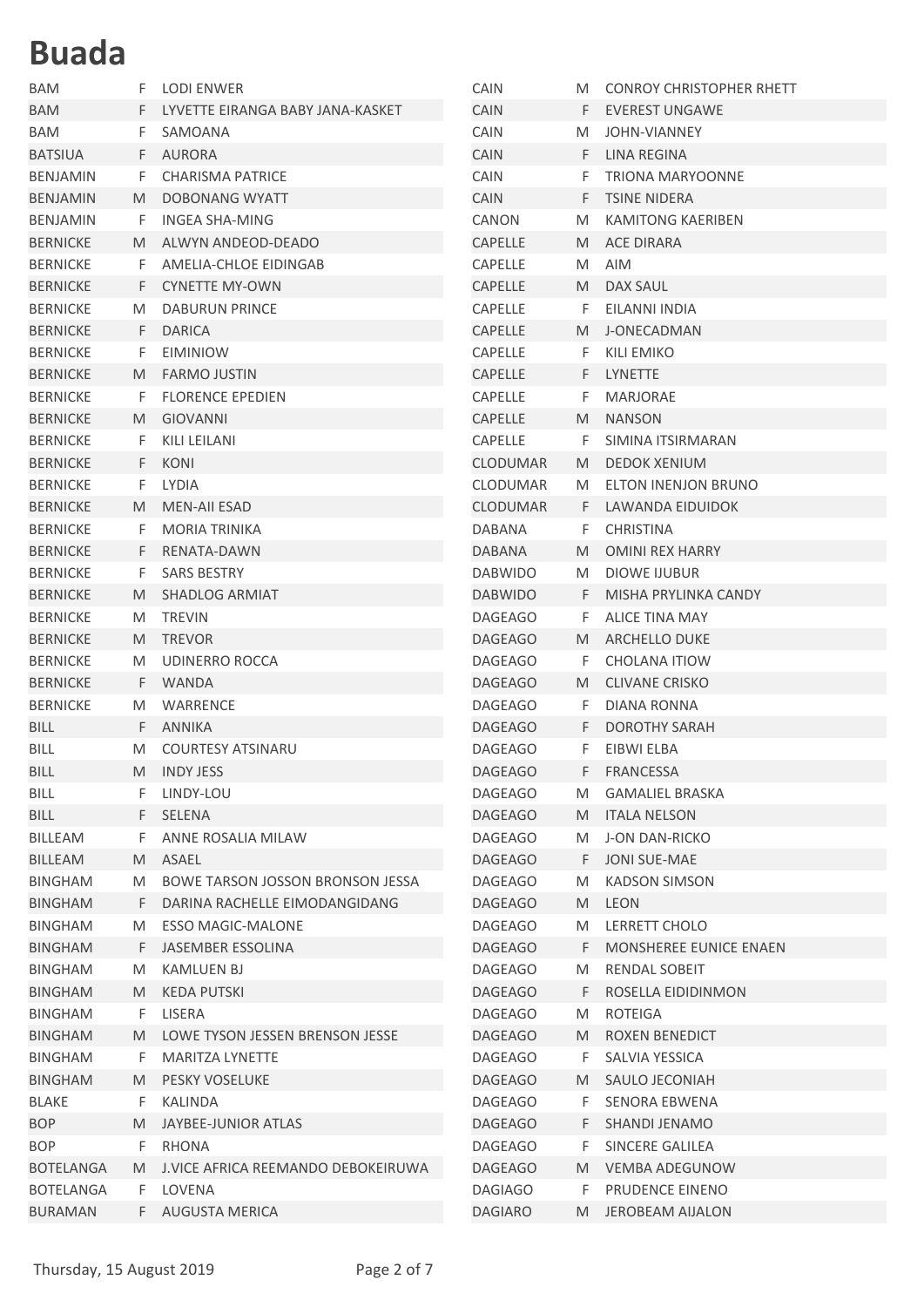| DAME             | F.       | MIKORA DELYNE                      | DENITAGE        | F. | ZORRINA EIDOGIOMON DEBAGINUMON  |
|------------------|----------|------------------------------------|-----------------|----|---------------------------------|
| <b>DAME</b>      | M.       | <b>TABUAKI DANIEL</b>              |                 |    | WAGIOMON                        |
| DAOE             | F.       | MARITA LYNRETZA                    | <b>DEPAUNE</b>  | M  | <b>ARROW JULIANTE</b>           |
| <b>DEBAO</b>     |          | <b>F</b> GRACE SYDNEY              | <b>DEPAUNE</b>  | M  | <b>BRENT-TIGER KRIS</b>         |
| <b>DEDUNA</b>    | M        | ERWIN DENAIY                       | <b>DEPAUNE</b>  | M  | <b>BRIAN-HOPE SIOSAIA</b>       |
| <b>DEDUNA</b>    |          | F ESTHER TRACY-LANE                | <b>DEPAUNE</b>  | M  | CASANOVA AIREM                  |
| <b>DEDUNA</b>    |          | <b>F</b> LOIS EDMUND               | <b>DEPAUNE</b>  | M  | CHARMI JAMIN EBOR               |
| <b>DEGIA</b>     |          | F DEIDRE EMONAGE SHERRILYN         | <b>DEPAUNE</b>  |    | M CHRISTIAN DEMUS               |
| <b>DEIDENANG</b> | M        | TWAIN WON TOATI                    | DEPAUNE         |    | F CHRISTINE EIMENEOR DORIS LILY |
| DEIRERAGEA       | M.       | <b>BUREIY DALEY</b>                | <b>DEPAUNE</b>  |    | F CONSTANTINA                   |
| DEIRERAGEA       | F.       | LILKA CONQUERESS                   | <b>DEPAUNE</b>  | F. | DORA EDOBWADO                   |
| DEIRERAGEA       | M.       | LUCKY DAVID KONTY                  | <b>DEPAUNE</b>  |    | F ELVIRA BOMERINA               |
| DEIRERAGEA       | F.       | MERIYA                             | <b>DEPAUNE</b>  | F. | FELICITA EIDAGANADO             |
| DEIRERAGEA       |          | F NATASHA ROAMINA                  | <b>DEPAUNE</b>  | M. | JAMIN JAMERON                   |
| DEIRERAGEA       | F.       | PENINA ANTRIELA                    | DEPAUNE         |    | M KWILLEN TOTOUWA               |
| DEIRERAGEA       | F.       | <b>REYNA EDETANG</b>               | <b>DEPAUNE</b>  |    | F LEONORA EMM EIDUMWIDUM        |
| DEIRERAGEA       | F.       | RUBY-ANNA                          | DEPAUNE         | F. | LUCIA                           |
| DEIRERAGEA       | M.       | SAUL DEIGAMWEIR                    | <b>DEPAUNE</b>  | M  | <b>MERTON SIERA</b>             |
| DEIYE            | F.       | <b>ARRORA DORIAS</b>               | DEPAUNE         | F. | MINIVA EODOGANDO                |
| <b>DEIYE</b>     |          | <b>F</b> SAINTLY NESSY             | <b>DEPAUNE</b>  |    | F MOANA EIGIOBU                 |
| <b>DEKARUBE</b>  | F.       | <b>ELAY LISE</b>                   | <b>DEPAUNE</b>  | M  | <b>MONTE MILLAR</b>             |
| DEKARUBE         | M        | <b>GAVIN GWAIN</b>                 | <b>DEPAUNE</b>  | M  | <b>MORRISON EBOR</b>            |
| <b>DEKARUBE</b>  | F.       | <b>GAVINESE ANDRIANA</b>           | <b>DEPAUNE</b>  | M  | PAUL SILAS                      |
| <b>DEKARUBE</b>  |          | F INGE                             | <b>DEPAUNE</b>  | M. | <b>QUOT-RO OAMEN</b>            |
| DEKARUBE         |          | F ITANNIKO BENICKO                 | DEPAUNE         | M  | RACKIE ROBBY                    |
| <b>DEKARUBE</b>  |          | F MAUNGA JENNIFER JANET            | <b>DEPAUNE</b>  | M  | <b>REIDA DE DENRIS</b>          |
| <b>DEKARUBE</b>  | M        | NELSON ITSIMAERA                   | <b>DEPAUNE</b>  | M  | RHOGAN JESCO                    |
| <b>DEKARUBE</b>  | M.       | PHONENIX WATUSI DWYER              | <b>DEPAUNE</b>  | M  | RICKO ZORRO                     |
| DEKARUBE         | M        | <b>RAMASUS AUGUSTINE VAUGHN</b>    | <b>DEPAUNE</b>  | M  | ROBIN REIJUENA                  |
| <b>DEKARUBE</b>  | M        | <b>RAYVON AIKOR</b>                | <b>DEPAUNE</b>  | M  | RODEL RACKY                     |
| <b>DEKARUBE</b>  | M        | <b>RUBENIT RANNON</b>              | <b>DEPAUNE</b>  | M  | <b>RO-OAION JUDE</b>            |
| DEMAUNA          |          | M ADONIS BRADFORD DIBIBGAROA DETOA | DEPAUNE         | M  | RORY TEBOUA                     |
|                  |          | CHRISHAVEN DOLISSANDRA             | DEPAUNE         |    | F ROSA-MARIE ROSE-MARIE         |
| DEMAUNA          |          | F ANNETTE EIDAR                    | <b>DEPAUNE</b>  |    | M ROSBO ATTAMONJARO             |
| DEMAUNA          | M        | <b>BRETT - MAWIR</b>               | <b>DEPAUNE</b>  | M  | ROVELIA RO-ANGIN                |
| DEMAUNA          | F.       | <b>IGOGIA CHRISTINE</b>            | <b>DEPAUNE</b>  |    | F SIMINA AMELIA                 |
| <b>DEMAUNA</b>   | M.       | JEFFERSON OBUEIYIN                 | DEPAUNE         | M  | TRENT DERIBOURA                 |
| <b>DEMAUNA</b>   |          | F LENA SARAMA                      | DEPAUNE         |    | F YVETTE NOELENE                |
| DEMAUNA          |          | F LORINDA BETHEBA                  | DEPOUDU         |    | F PANTHEA CHERYL                |
| <b>DEMAUNA</b>   | M        | PAUL DUNANG                        | DETABENE        | M  | <b>BREMERHAVEN BOURAN</b>       |
| <b>DEMAUNA</b>   | F.       | SARAMA JEREMA                      | <b>DETABENE</b> | M  | CONGE DAGI                      |
| DEMAUNA          | M        | STEVE ADONIA                       | <b>DETABENE</b> |    | M CRAVEN                        |
| DEMAUNGA         |          | F EKAUWE-LIJAIME PRESTINA          | DETABENE        |    | F EVE EKAUWE                    |
| DEMAUNGA         | $\vdash$ | MARLISON                           | DETABENE        |    | F FLORIA BELLE                  |
| DEMAURE          |          | F ODETTE                           | DETABENE        |    | F FRANCINE BUBBLES              |
| <b>DEMAURE</b>   | F.       | SUZANNE WAVENEY                    | DETABENE        | M  | <b>HART DIRUKO</b>              |
| <b>DENITAGE</b>  | M.       | <b>DENNIS TENGEIY</b>              | <b>DETABENE</b> |    | M ILCON TABANU                  |
| <b>DENITAGE</b>  | F.       | <b>DOREEN CHADELLE</b>             | <b>DETABENE</b> |    | F INZANNA DOGUOBWEBWE           |
| DENITAGE         | M.       | EOBOB DEL-RE                       | DETABENE        |    | M JAIRUS INZA                   |
| DENITAGE         | M        | <b>MAX DAVID PELIATO</b>           | DETABENE        |    | F JE-DALIAH EIDARAGIN           |
| <b>DENITAGE</b>  | F.       | SIKINALA                           | <b>DETABENE</b> |    | M LEDWARD BLISS ATARO           |
| <b>DENITAGE</b>  | M        | <b>TALVIC LENNY OBRIAN</b>         | DETABENE        | M. | LINKBELT GADIDI                 |
|                  |          |                                    |                 |    |                                 |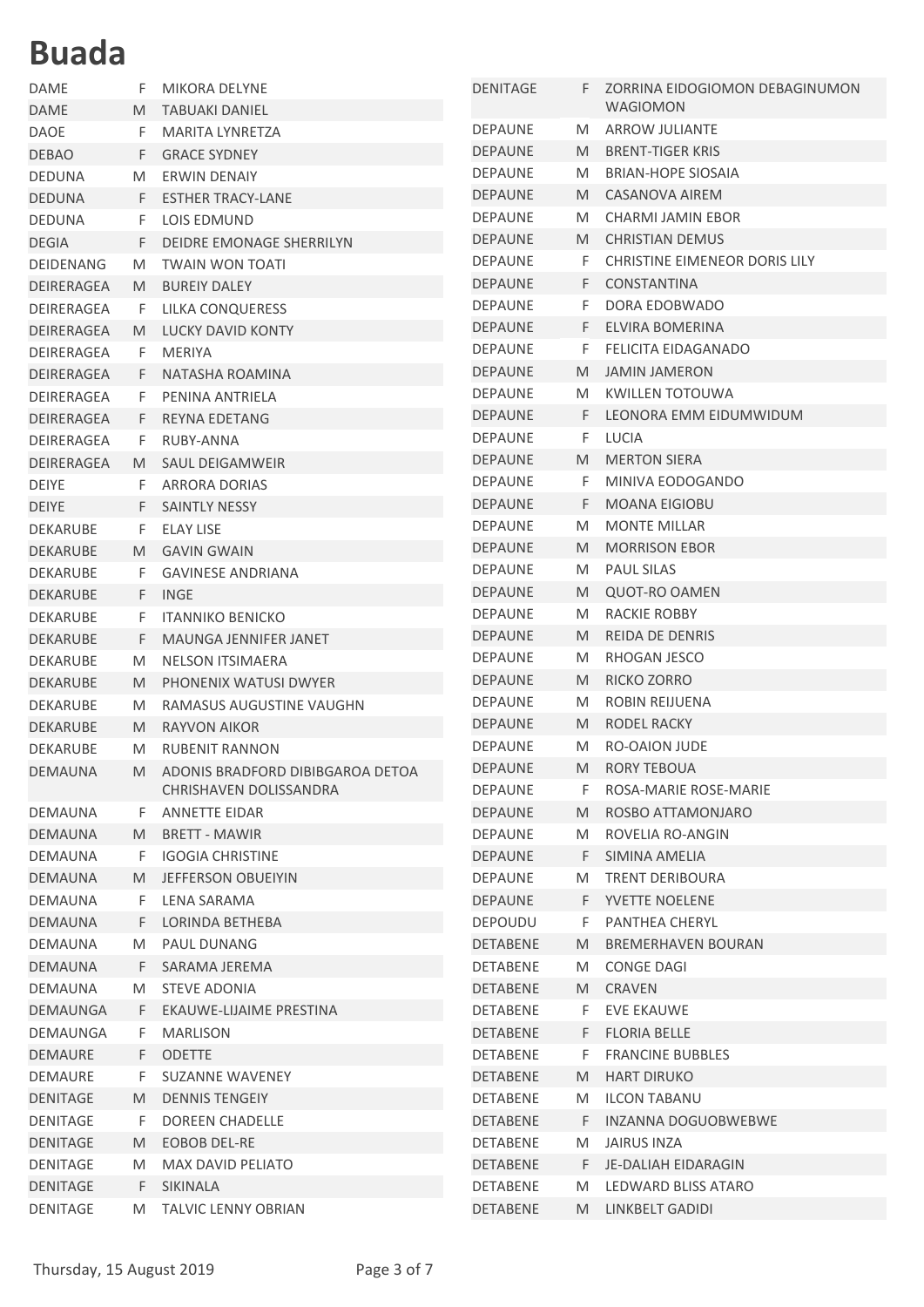| <b>DETABENE</b> | F. | <b>MARQUITA AUGUSTA</b>         | <b>DOWOUW</b>   | M  | <b>BERN ADQUIN IVY</b>         |
|-----------------|----|---------------------------------|-----------------|----|--------------------------------|
| DETABENE        |    | F MILKA-TRUELIBELMA SHARLIN     | <b>DOWOUW</b>   | F. | <b>DEBORAH EIDINUMON</b>       |
| <b>DETABENE</b> | M. | <b>MOBRIG ROSSEN</b>            | <b>DUBURIYA</b> | M  | <b>CALYPSO BERENGER</b>        |
| <b>DETABENE</b> |    | F MONMAY ANN ANDIS              | <b>DUBURIYA</b> | M  | JOHN SOLOMON                   |
| <b>DETABENE</b> | M  | PATERA ILSON                    | <b>DUBURIYA</b> | F. | TRISKA                         |
| <b>DETABENE</b> |    | F PETRONILA ETONAR              | <b>DUBURIYA</b> | F. | <b>YVETTE EIDEBWIT</b>         |
| <b>DETABENE</b> | F. | <b>RAE IFRICA</b>               | EDUCALAN        | M  | <b>GEORGE</b>                  |
| <b>DETABENE</b> | M  | RAYMOND DAIMAC                  | <b>ENOS</b>     | M  | <b>REILLY</b>                  |
| <b>DETABENE</b> | M  | ROCCO BRONDON                   | <b>ENOS</b>     | F. | <b>RENIDA SHYMEN</b>           |
| <b>DETABENE</b> | M. | RONO ROCKY                      | <b>EOBOB</b>    | M  | <b>CLIFFORD VAI</b>            |
| <b>DETABENE</b> | F. | <b>ROSEANNE MARIAH</b>          | <b>EOBOB</b>    | M  | JOSHUA UNITY DEON WARRICK      |
| DETABENE        | M. | ROY CZERKASKI                   |                 |    | INDEPENDENCE                   |
| <b>DETABENE</b> | M  | <b>UFFORD IDY</b>               | EOBOB           | F. | SHE-ANKA JANETTE               |
| <b>DETABENE</b> |    | M ZACCARIA BRAVEHEART           | <b>EOBOB</b>    | M  | TREVANEN AKEANIBWIO BRONZRIDER |
| DETAGEOUW/      | F. | ANGELISHA RENIMEN               |                 |    | <b>DASLIN ERALD</b>            |
| DETAGEOUW/      |    | F CHEVANNA-STACEY               | <b>EPHRAIM</b>  |    | M BLACKSON ZERMANSKY           |
| DETAGEOUW/      |    | M ELIAS BEBEIA                  | <b>EPHRAIM</b>  |    | F CABRINI CANITY               |
| DETAGEOUW/      |    | F RUBY-LYN SHY-ROYAL            | <b>EPHRAIM</b>  | F. | ENILDA JOSIE-ANN               |
| <b>DETENAMO</b> | F. | ARABELLA SRA                    | <b>EPHRAIM</b>  | M  | THEODORE DEGAOIY               |
| <b>DETENAMO</b> |    | M CHERICO IVAN                  | <b>EPHRAIM</b>  | M  | TILANSON NEGOS MICHAEL JORDAN  |
| <b>DETENAMO</b> | F. | <b>CHRISTIANA BRUNHILDE</b>     | <b>FORESTER</b> | F. | <b>ESTHER MADANG</b>           |
| <b>DETENAMO</b> | F. | <b>COLINDA</b>                  | <b>FORESTER</b> | M  | <b>HANS JURGEN WALTER</b>      |
| <b>DETENAMO</b> |    | M FAMO DALE                     | <b>FOTU</b>     | M  | <b>TAFU CARLISLE</b>           |
| <b>DETENAMO</b> |    | <b>F</b> FRANCINE KESIE         | <b>FOTU</b>     | F. | <b>ZORA PATTY</b>              |
| <b>DETENAMO</b> | F. | JOANNE CHRISTINE                | <b>FRITZ</b>    | M  | <b>BRUCE DANIEL JOJADA</b>     |
| <b>DETENAMO</b> | M. | JOHN-JOSEPH                     | <b>FRITZ</b>    | F. | <b>BURNESSA EIYANKIWI</b>      |
| <b>DETENAMO</b> | F. | KERRILYN TIMAMA CAROLINA        | <b>FRITZ</b>    | M  | EZRA ERIMMIN                   |
| <b>DETENAMO</b> |    | F METRINA DARINA                | <b>FRITZ</b>    | M  | <b>GERSON</b>                  |
| <b>DETENAMO</b> | M  | OCTAVIAN BENROSS AUGUSTUS       | <b>FRITZ</b>    | M  | <b>JUSTIN TEBAKORO</b>         |
| <b>DETENAMO</b> | M  | <b>QUINCY SAUL</b>              | <b>FRITZ</b>    | M  | LIONEL                         |
| <b>DETENAMO</b> | M  | RAMRAHKA STARSKY LYNDON         | <b>FRITZ</b>    | F  | <b>MAIMON DONNA-DEAN</b>       |
| <b>DETENAMO</b> | F. | ROSENA-PAM                      | <b>FRITZ</b>    | M  | <b>MAVIS MAREATA</b>           |
| DETENAMO        |    | F ROSETTA VI-VIN                | FRITZ           | F  | <b>MELODY EIDBANANI</b>        |
| <b>DETENAMO</b> | M. | ROWEN DEKAMADUG                 | <b>FRITZ</b>    | M  | NEHEMIAH                       |
| <b>DETENAMO</b> | F. | ROXANNA                         | <b>FRITZ</b>    | F. | PENDER EIMWIEBEN               |
| <b>DETENAMO</b> | M  | <b>SEBASTIAN ESRI</b>           | <b>FRITZ</b>    | M  | RONELL DERIBAURA               |
| <b>DETENAMO</b> | M  | <b>VINCENT INNO</b>             | <b>FRITZ</b>    | F. | ROSALIE ATABURE                |
| <b>DETSIOGO</b> | M. | T-J ADAM                        | <b>FRITZ</b>    | M  | SARGOOD CRANDAL                |
| <b>DETUDAMO</b> | F. | <b>ESTEY LOVELINA EOERONGEN</b> | <b>FRITZ</b>    | F. | SINIVA                         |
| <b>DETUDAMO</b> |    | F JASERA HELENA MARINA          | <b>FRITZ</b>    | M  | WESS WIN CHUN WIRNACHI         |
| <b>DICK</b>     | F. | EMO-ETTE DYMPHNA                | FRITZ           | M  | <b>WESSON MITZROY</b>          |
|                 |    | JOHNSON EVANA                   | <b>FRITZ</b>    | M  | WESTERLY MWINENGEN ARRON       |
| <b>DICK</b>     | M  | MARGARITA ANNA ROSE             | <b>FRITZ</b>    | M  | <b>WESTON VITI</b>             |
| <b>DICK</b>     | F. |                                 | <b>GADABU</b>   | M  | <b>CLINTRAY ELKOGA</b>         |
| <b>DICK</b>     | M  | <b>MATHEW RIDICK</b>            | GADABU          | F. | SYVAUN EAGARETTA SONJO         |
| <b>DICK</b>     | M  | <b>ROYCE</b>                    | <b>GADARAOA</b> |    | M ALEXANDER AKORO              |
| <b>DICK</b>     |    | F VIDA RAMSEL                   | <b>GADARAOA</b> | F. | <b>JULIANA TSIGORO</b>         |
| <b>DOGIREIY</b> | F. | PAULITA CINDERELLA EIDIRIBA     | <b>GADEOUWA</b> | F. | <b>EMILY IMELDA</b>            |
| <b>DONGOBIR</b> |    | F KATE FRANGIPANI               | <b>GARABWAN</b> | F. | <b>EMODIEN RUTH</b>            |
| <b>DONGOBIR</b> | M  | <b>RAMOUN TYSON</b>             | <b>GARABWAN</b> | M  | <b>RUSS STEPHEN SHAUN</b>      |
| <b>DOWEIYA</b>  | M  | <b>BRONSON</b>                  | <b>GAROA</b>    | M  | <b>DUANE GREXON</b>            |
| <b>DOWEIYA</b>  | F. | RHODELLIA JULEE-ANN             | <b>GAROA</b>    | F. | <b>MARY-LYN EIMAWIR</b>        |
| <b>DOWEIYA</b>  |    | F TRINETTE                      | GAROA           | F. | RAVESKA PRUDENCE               |
|                 |    |                                 |                 |    |                                |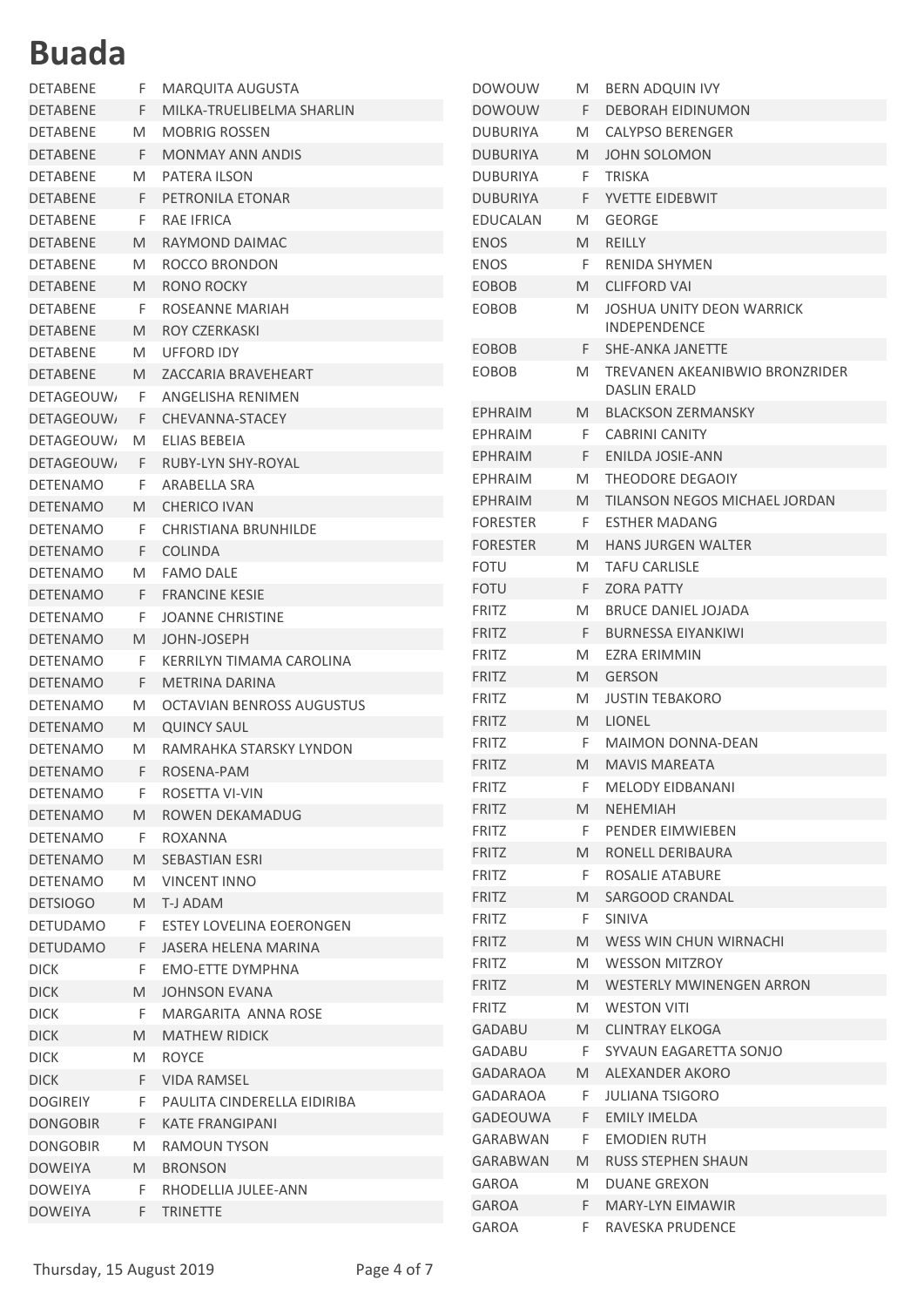| <b>GAROA</b>    | M  | ROBERT                           | <b>HILO</b>      | M  | <b>TAUMAIA JADE LUKAS</b>            |
|-----------------|----|----------------------------------|------------------|----|--------------------------------------|
| <b>GIOUBA</b>   | F. | <b>IOLA RENE</b>                 | <b>HOLDER</b>    | F. | <b>GINNIE MARIE</b>                  |
| <b>GIOUBA</b>   |    | M JAMES DIODARAGOW               | <b>HUBERT</b>    |    | F CORDELIA                           |
| <b>GRUNDLER</b> | F. | <b>JOANA</b>                     | <b>HUBERT</b>    | M  | DOMINIC GERALD JOSHUA                |
| <b>GRUNDLER</b> | F. | PRISCILLA EIPON                  | <b>HUBERT</b>    | F. | <b>EVA IUD</b>                       |
| HALSTEAD        | M  | ASAHEL WAYNE DOUGLAS DEI-ABUBUDE | <b>HUBERT</b>    | M  | SHANSKY ROBERT DEKEKA                |
| <b>HALSTEAD</b> | M. | <b>CREEDENCE WILLIE</b>          | IKA              |    | M ALFRED CHARLES KENDRICK            |
| <b>HALSTEAD</b> | M  | DAVID JOAB GRAEME                | IKA              | M  | <b>GABRIEL KERNAHAN</b>              |
| HALSTEAD        |    | F FRANCINA                       | IKA.             |    | F IVY                                |
| <b>HALSTEAD</b> | M  | <b>GREGORY INGINAIMAR</b>        | IKA              | F. | JANINA ASHIKA                        |
| <b>HALSTEAD</b> | F. | <b>INES PAULINE</b>              | <b>IKA</b>       |    | F JOLIENE JOANNA EVANTROMENIA        |
| <b>HALSTEAD</b> | M  | ISAIAH MAGNA                     | IKA              | F. | LINKE JULIE                          |
| HALSTEAD        | M. | <b>JACE ENGINIMAR</b>            | IKA              |    | M MAEPEZA JOEY PEZA                  |
| <b>HALSTEAD</b> | F. | JANE ANGELINA                    | IKA              |    | F NICOLETTE                          |
| <b>HALSTEAD</b> | M  | <b>JAZZ NATHANIEL</b>            | IKA.             |    | M PAUL BRONWICK                      |
| <b>HALSTEAD</b> | M  | <b>JOHNMARK JONAH</b>            | IKAUEA           |    | <b>F</b> WEJUNE TIIKORO              |
| HALSTEAD        |    | M JUDAH JOSHUA GRANSON CORNELIUS | <b>INATIO</b>    |    | F CAROLINE                           |
| <b>HALSTEAD</b> | F. | LEE DONNA                        | <b>INATIO</b>    |    | M JULIUS ROBUTI                      |
| HALSTEAD        | M. | <b>LEONARD MENIMAR</b>           | <b>INATIO</b>    |    | M RYAN INATIO                        |
| <b>HALSTEAD</b> | M  | <b>NEIL PRESLEY</b>              | <b>IWUGIA</b>    |    | F ODETTE                             |
| <b>HALSTEAD</b> | M  | <b>OBED DAN</b>                  | <b>JACOB</b>     |    | F JANE MARGUERITE                    |
| <b>HALSTEAD</b> | M  | OZIAS ATTILA                     | JEREMIAH         | F  | <b>BERILYN</b>                       |
| HALSTEAD        | F. | PRISCILLA EANOMO                 | JEREMIAH         | F. | JANA                                 |
| <b>HALSTEAD</b> | M  | <b>RICHIE DUGOBB</b>             | <b>JEREMIAH</b>  | M. | <b>JORDAN ROWE</b>                   |
| <b>HALSTEAD</b> | M. | <b>RUEBEN BLANCA</b>             | JEREMIAH         |    | M MICHAEL CALLISTUS                  |
| <b>HALSTEAD</b> | M  | <b>SEAN GRAEME</b>               | <b>JEREMIAH</b>  | F. | RISEN JULIMA MIRANDA                 |
| <b>HALSTEAD</b> | M  | <b>SHAYNE</b>                    | <b>JIMWEREIY</b> | M  | <b>RYKELON MANUEL</b>                |
| <b>HALSTEAD</b> | F. | SKYLLA EDAING                    | <b>JOHAN</b>     | M  | JONAH YASSER                         |
| <b>HALSTEAD</b> |    | F SONAALOFA                      | JOHAN            |    | M JONAN JOHNSON                      |
| HALSTEAD        | F. | <b>TAMARA</b>                    | JORAM            |    | F CORINNE ASTRA                      |
| <b>HALSTEAD</b> |    | F TRICIA                         | JORAM            |    | M GEORGE-STEPHEN JAMES               |
| HALSTEAD        | M  | ZAC JORDAN MILES                 | JORAM            |    | F LYNETTE VANESSA                    |
| <b>HARRIS</b>   | F. | <b>BRIGITTE EONANI</b>           | JORAM            |    | M PAUL TEWAKE                        |
| <b>HARRIS</b>   | M  | <b>DABUGIN HERO</b>              | <b>JORAM</b>     | F. | RAELYNE TANIA                        |
| <b>HARRIS</b>   | F. | <b>DANIA</b>                     | JOSE             | F. | RAMINA DIVA                          |
| <b>HARRIS</b>   | M  | <b>FRANCO ANDRE</b>              | <b>KABOLO</b>    | F. | QUIQUINA                             |
| <b>HARRIS</b>   | F. | <b>JOLINE NINA</b>               | <b>KAMTAURA</b>  |    | F SURELY GRACE TOLANNIE FARIDA       |
| <b>HARRIS</b>   | M  | <b>KENROSS SHAQUILLE</b>         | KARL             | M  | <b>DUSTIN-KORERE CARISIO</b>         |
| <b>HARRIS</b>   | M. | KLENNY KENNIE SHOALHEAVEN        | KARL             |    | F KAREN EMERA                        |
| <b>HARRIS</b>   | F. | <b>LUANE DUSKA</b>               | KARL             | F  | <b>KRISTABEL KIRA</b>                |
| <b>HARRIS</b>   | F. | LYDIA EIGOGO PAULINA             | KARL             | M  | <b>RONALD GREG</b>                   |
| <b>HARRIS</b>   | M  | MESACK EWANMARO KENNY JNR.       | KEKE             | F. | <b>MARISSA</b>                       |
| <b>HARRIS</b>   | M  | PAUL                             | <b>KEPAE</b>     |    | F HELENA SIVLANIS                    |
| <b>HARRIS</b>   | M  | UNI-KANE                         | KEPAE            | F. | SALOTTE                              |
| <b>HARRIS</b>   |    | F XENIA FRANZENE                 | <b>KEPHAS</b>    | M  | <b>BAIDEN BRIGHTON</b>               |
| <b>HARTMAN</b>  | F. | JOANIE RO-LYN                    | <b>KEPHAS</b>    | M  | DWANE HERO JAVINSKY                  |
| <b>HAULANGI</b> |    | M JOHN                           | <b>KEPHAS</b>    |    | M INGRAM DAINGROB                    |
| <b>HAULANGI</b> | F. | LILY ALMIRA                      | <b>KEPHAS</b>    | F. | JADE ROSMINA ROMEIY EVINIZ ELIZABETH |
| <b>HAULANGI</b> | M  | <b>NIGA</b>                      |                  |    | KELVINA CANDY DESIREE LIVANA         |
| <b>HAULANGI</b> | M  | SAMSON                           | <b>KEPHAS</b>    |    | M JARDEN EBERHARD                    |
| <b>HILO</b>     | M. | AZEEM LIEBSCHEN                  | <b>KEPHAS</b>    | M  | QUENTIN                              |
| <b>HILO</b>     | F. | <b>JOLINDA</b>                   | <b>KEPHAS</b>    |    | M RODERICK INGRAM                    |
|                 |    |                                  |                  |    |                                      |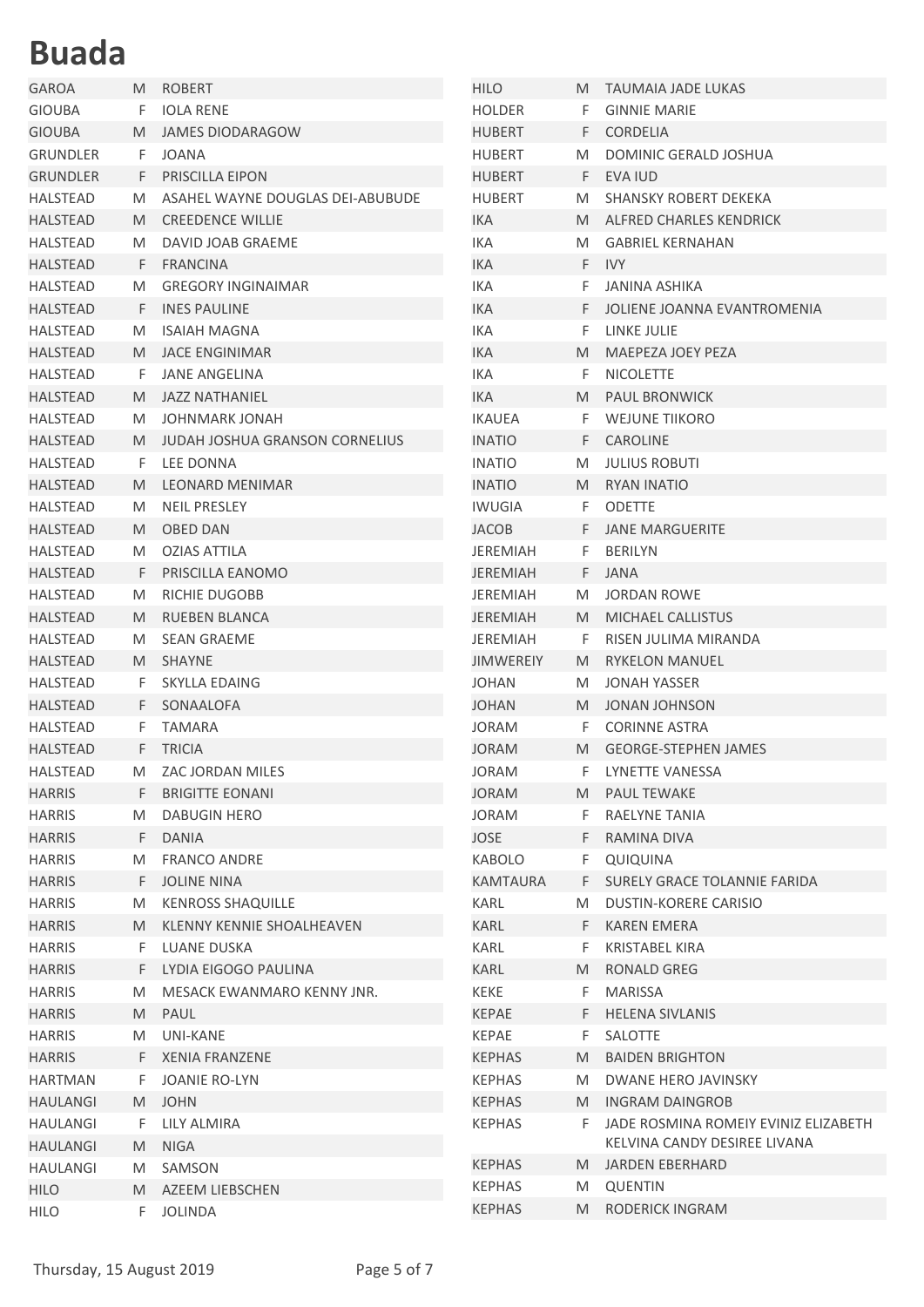| <b>KEPPA</b>     | M  | <b>GREIG-RAYNES DAVID</b>          | <b>PEO</b>      | M  | <b>RIOLI DELDEAB</b>               |
|------------------|----|------------------------------------|-----------------|----|------------------------------------|
| KEPPA            | F. | JAMILLAH                           | PEO             | F. | TARA RENATTA                       |
| <b>KEPPA</b>     | F. | JAYSAVIN EVA                       | <b>PEO</b>      | M  | TARSON JEBAH                       |
| KOROA            | F. | <b>CATHRINE EIGOWANG</b>           | PETER           | M  | <b>BWEBARAGE RALPH</b>             |
| <b>KOSAM</b>     | M  | <b>KIB TIAON</b>                   | <b>PETER</b>    |    | F DELTA-JANE                       |
| <b>KUN</b>       | F. | DONNA ROSANNA                      | PETER           | F. | EIDENAMO ESTHER HATTIE             |
| <b>KUN</b>       | M. | <b>JOSEPH OAION GUSTAV</b>         | <b>PETER</b>    |    | F FELILA                           |
| <b>KUN</b>       | M  | ROLAND TULEN                       | PETER           |    | M YUKIO STINSON                    |
| <b>KUN</b>       | M  | <b>ROVELIK ROUEN</b>               | <b>PHILLIP</b>  | M  | <b>BRIAN NATHAN</b>                |
| LAEO             | M  | <b>RANCY ROLEM</b>                 | <b>PHILLIP</b>  | M  | JASON CLINT                        |
| LEDUA            | F. | MANNA EIMARARIN                    | <b>PHILLIP</b>  |    | F LILYSON ROJANA                   |
| MAAKI            | M. | <b>JOSEPH MICHAEL</b>              | PICKERING       | M  | JACKSON DOMINUM                    |
| MAAKI            | M  | <b>NABO SIMPSON</b>                | <b>PITCHER</b>  |    | M JORDAN HAMMER                    |
| MAELADUZU        | M  | <b>AUGUSTAS EZRA</b>               | <b>QUADINA</b>  | F. | MARY MAGDALENA                     |
| MAELADUZU        | M  | HOSEA                              | RAIDI           |    | M JOHNNIE GAIBIDI                  |
| MAELADUZU        | M. | <b>MARTIN</b>                      | RAIDI           | F. | NWE-NWE-AYE ROSIE-EODINBE          |
| <b>MATISIMA</b>  | F. | ZORA SOSHANNA WENAN                | RAIDI           |    | F SHANTI                           |
| <b>MELEKIOLA</b> | F. | <b>MARIA EIDIDINMON PINPO</b>      | RAIDI           |    | F SHEKINAH LUCHIA                  |
| MELEKIOLA        | M  | MATEO                              | RAIDINEN        |    | M HENRY SEMAJA                     |
| <b>MELEKIOLA</b> | M  | <b>STEVEN</b>                      | <b>RAIDINEN</b> | F. | <b>JOLIN</b>                       |
| <b>MENKE</b>     | M  | ED-ANTHONY SOUL-JIM                | RATABWIY        | M. | <b>CHRIS DENIYE</b>                |
| <b>MENKE</b>     |    | F TERESA BENEDICTA                 | <b>REIYETSI</b> | F. | ALLYSON ZENNIE-KAE                 |
| MERE             |    | F ALUWINI                          | <b>RENZO</b>    |    | F CAMELLIA CLARA JANSI JANDELLA    |
| <b>MITCHELL</b>  |    | F ECHO VALLEY                      | <b>RENZO</b>    |    | M DAGHSON LERENZO                  |
| MO.              | F. | JILAN                              | <b>RENZO</b>    | F. | LANA EMOBWIEN                      |
| <b>MOBIT</b>     | M. | LINK HANSON                        | RENZO           | M  | LEROY REX-THOMAS                   |
| <b>MOSES</b>     | M  | <b>BRYCE RAYMOND</b>               | <b>RENZO</b>    |    | F LOLA EIDIENAMWAR                 |
| <b>MOSES</b>     |    | F LOLINDA JOLODY                   | <b>RENZO</b>    | M  | MASPRED ANBENI                     |
| <b>MOSES</b>     | F. | <b>RHEMA CHRISTINE</b>             | <b>RENZO</b>    |    | M PAUL DAIMON DAGH                 |
| <b>MOSES</b>     | M. | ZAINE AURIOM                       | RENZO           |    | F SELEISHA-MAY SENARITA            |
| <b>MWAREOW</b>   | F. | MARTIKA                            | <b>REWERU</b>   |    | M DENNIS YOERA                     |
| MWAREOW          |    | F NINNETTE EIDIGINA                | RIBAUW          |    | M AIE REANDAN JAMES NESTA          |
| <b>MWAREOW</b>   | F. | <b>REH EIYARIN</b>                 | <b>RIBAUW</b>   | F. | <b>FLONA FABIANA</b>               |
| <b>NAMADUK</b>   | M  | ATANAGO BIDA ELSON MARTIN IGNATIUS | RIBAUW          | M  | FRANKIE KANE DETINGANGA JOSEPH     |
| <b>NAMADUK</b>   | F. | <b>ELIZABETH</b>                   |                 |    | <b>NENA</b>                        |
| <b>NAMADUK</b>   |    | <b>F</b> LEANN OLIVET              | <b>RIBAUW</b>   | M  | <b>JULONE JULES-ERO</b>            |
| NENEIYA          | F. | ENID                               | RIBAUW          | M  | <b>MATHUSALA CHARMORO</b>          |
| NENEIYA          | M. | <b>JOE BUCKNER</b>                 | RIBAUW          | M  | <b>RASTA JASON</b>                 |
| <b>NOTTE</b>     | F. | CORDELIA                           | ROLAND          | F. | PENINA                             |
| <b>NOTTE</b>     | M  | <b>JULESON DERIRUGINANG</b>        | RONG            |    | M XINXI                            |
| <b>NOTTE</b>     | M  | <b>STEVIE</b>                      | <b>RYKERS</b>   | F  | MELCA ANGEL                        |
| <b>OLSSON</b>    | M. | <b>BILL BEN</b>                    | <b>SCOTTY</b>   | M  | <b>ANDERSON JACKRON</b>            |
| <b>OLSSON</b>    | F. | I-WANDA EAOWIN IKIBOGI RAIDIDIN-   | <b>SCOTTY</b>   | M  | <b>CAGNEY</b>                      |
|                  |    | <b>MOUN</b>                        | <b>SCOTTY</b>   |    | M CAMLUC BORBAN JOHN               |
| <b>OLSSON</b>    | M  | <b>JAXON BOWIE</b>                 | <b>SCOTTY</b>   | F. | <b>CARLYSLE LERINA</b>             |
| <b>OLSSON</b>    | F. | <b>MAY-LOVE FOMAY GADABWE</b>      | <b>SCOTTY</b>   | M  | DEIBAGONEIDA JARRA JOHAN           |
| <b>OLSSON</b>    | M  | <b>RINK DONUWAG</b>                | <b>SCOTTY</b>   | M  | <b>DON BEDE</b>                    |
| <b>OSCAR</b>     | F. | <b>GENEVIEVE ANTRINETTE</b>        | <b>SCOTTY</b>   | M  | <b>DUNONG CADESON</b>              |
| PEO              | M  | <b>HUMBLE SETU</b>                 | <b>SCOTTY</b>   | F  | EI-FASHION NAMIKO MARUMON          |
| PEO              | M  | <b>JESAH</b>                       | <b>SCOTTY</b>   | M  | <b>FREEDOM RINGO</b>               |
| PEO              | M  | <b>LENNON MOFFAT</b>               | <b>SCOTTY</b>   | F  | <b>JANICE BEVONNIE</b>             |
| PEO              | M  | <b>MARZO TEVI</b>                  | <b>SCOTTY</b>   |    | M JEBXON RICCO DERATSIBIDO WARRIOR |
|                  |    |                                    |                 |    |                                    |